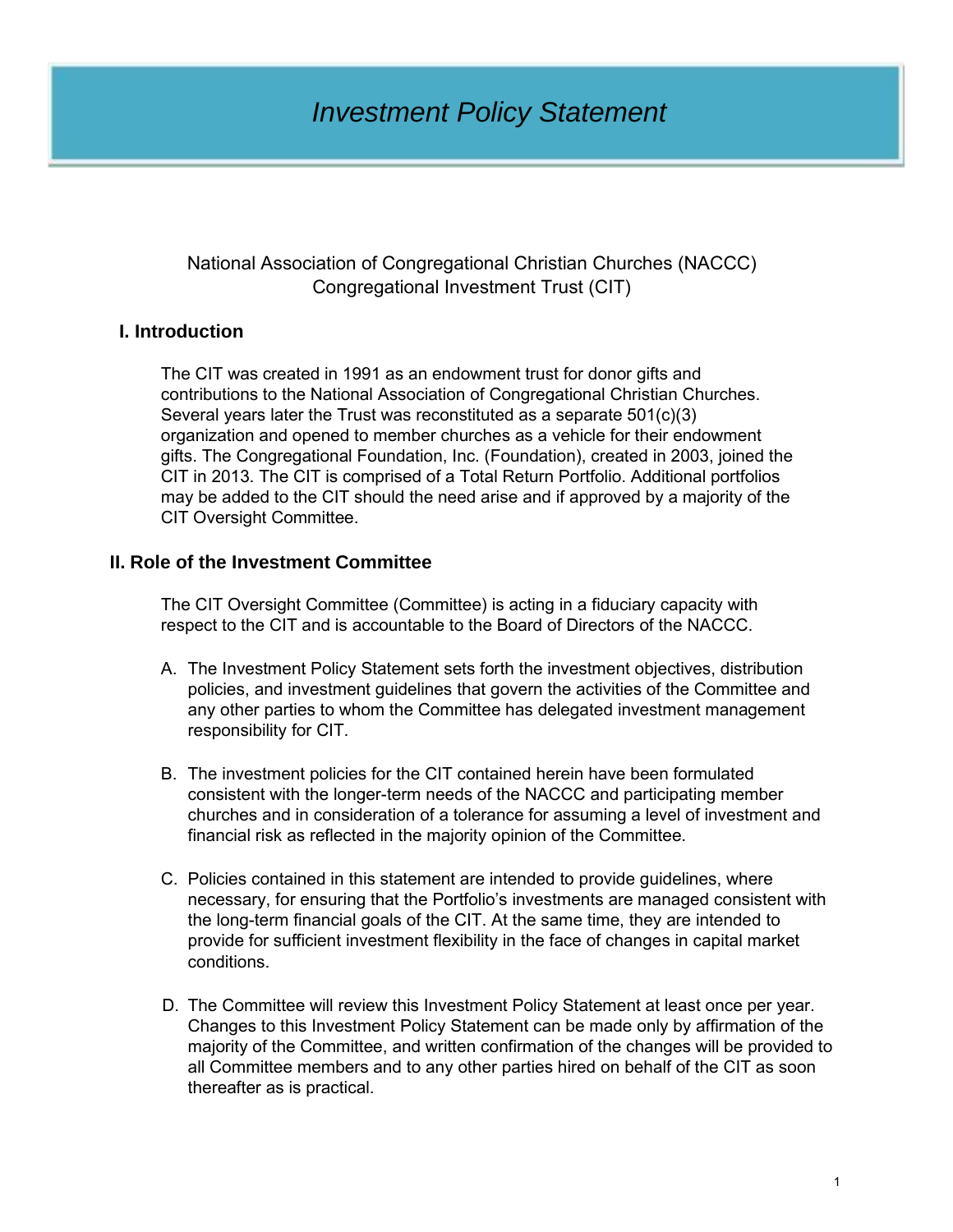- E. Investment objective
	- The CIT is to be invested with the objective of preserving the long-term, real purchasing power of assets while providing a relatively predictable and growing stream of annual distributions in support of the NACCC, the Foundation and participating member churches.
	- 2 While maintaining a long-term focus, the committee's goal is to achieve an annual rate of return which exceeds long-term trend inflation, measured by the Consumer Price Index (CPI), by at least 4%. The Organization acknowledges that this return objective will require exposure to return-seeking investments which presents the potential for large swings in asset values over shorter periods. The Organization understands that these swings are expected and inevitable in order to obtain the longer-term objective of the Portfolio.
	- 3 For the purpose of making distributions, the CIT shall make use of a total-returnbased spending policy, meaning that it will fund distributions from net investment income, net realized capital gains, and proceeds from the sale of investments.
	- 4 Periodic cash flow, either into or out of a Portfolio, will be used to better align the investment portfolio to the target asset allocation outlined in the asset allocation policy at Section III. A. herein.

# **III. Portfolio investment policies**

- A. Asset allocation Policy
	- 1. The Committee recognizes that the strategic allocation of Portfolio assets across broadly defined financial asset with varying degrees of risk, return, and return correlation will be the most significant determinant of long-term investment returns and Portfolio asset value stability.
	- 2. The Committee expects that actual returns and return volatility may vary from expectations and return objectives across short periods of time. While the Committee wishes to retain flexibility with respect to making periodic changes to the Portfolio's assets allocation, it expects to do so only in the event of material changes to the capital markets and asset classes in which the Portfolios are invested.
	- 3. Portfolio assets will be managed as a balanced fund composed of two major components: equity and a fixed income portion. The expected role of Portfolio equity investments will be to maximize the long-term real growth of Portfolio assets, while the role of fixed income investments will be to generate current income, provide for more stable periodic returns, and provide some protection against a prolonged decline in the market value of Portfolio equity investments.
	- 4. Cash investments will, under normal circumstances, only be considered as temporary Portfolio holdings, and will be used for liquidity needs or to facilitate a planned program of dollar-cost-averaging into investments in either or both equity and fixed income classes.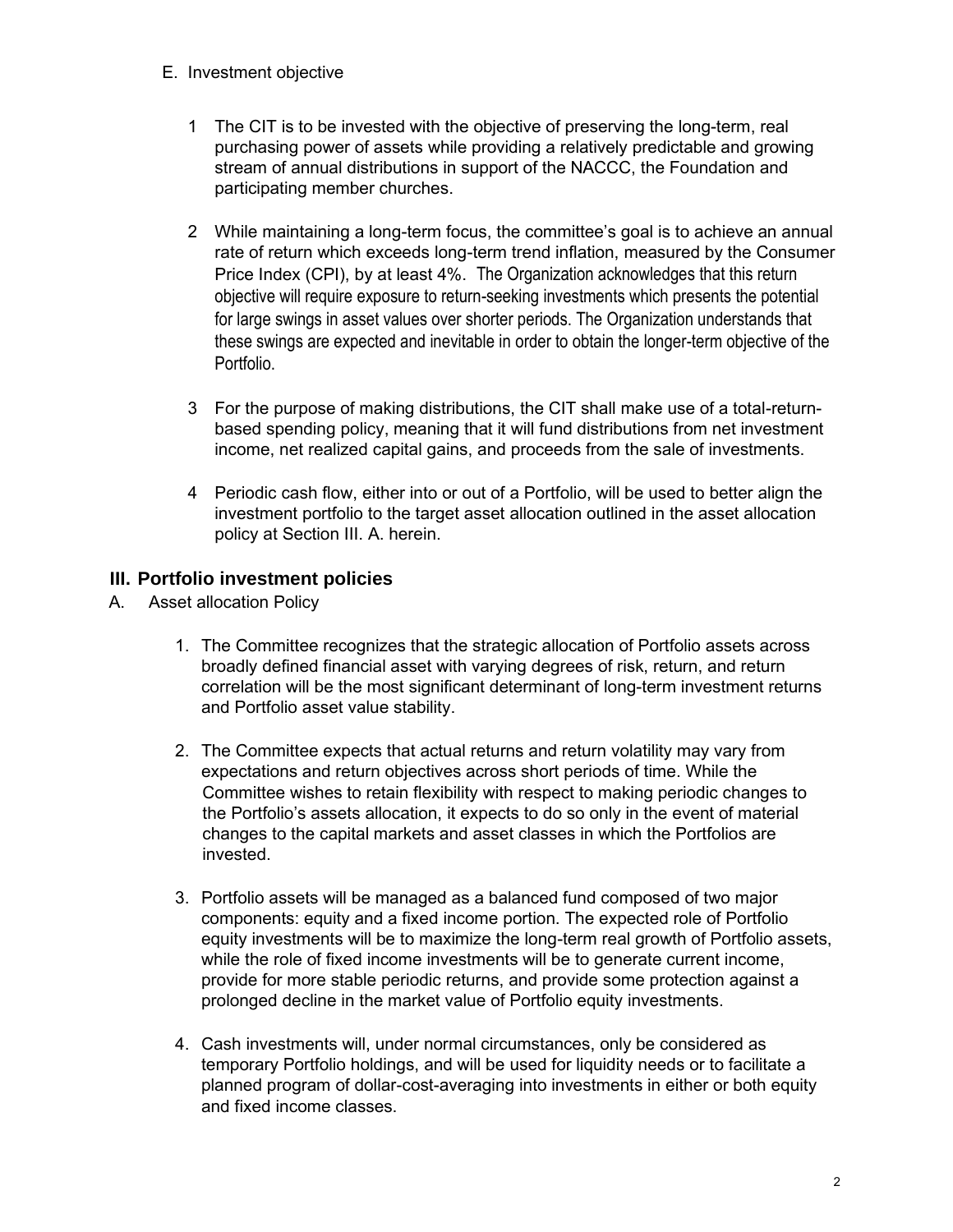5. Outlined below are the long-term strategic asset allocation guidelines, determined by the Committee to be the most appropriate, given the Trust's long-term

objectives. Portfolio assets will, under normal circumstances, be allocated across broad asset classes in accordance with the following guideline:

|                       | Lower Limit | <b>Strategic Allocation</b> | Upper Limit |
|-----------------------|-------------|-----------------------------|-------------|
| <b>Asset Class</b>    |             |                             |             |
| <b>Total Stocks</b>   | 45          | 65                          | 70          |
| <b>Total Bonds</b>    | 30          | 35                          | 55          |
|                       |             |                             |             |
| <b>Total Reserves</b> | 0           |                             | 10          |

The allocation to equity securities is not to exceed 70%

6. To the extent the Portfolio holds investments in nontraditional, illiquid, and/or nonmarketable securities (but not limited to) venture capital, hedge funds, and real estate investments, these assets will be treated collectively as alternative investments for purposes of measuring the Portfolio's asset allocation. While not specifically considered with this policy, alternative investments may comprise no more than 15% of the total Portfolio assets and, to the extent they are owned, will proportionately reduce target allocations to the three primary asset classes itemized above.

#### B. Diversification policy

- 1. Diversification across and within classes is the primary means by which the Committee expects the Portfolios to avoid undue risk of large losses over long time periods. To protect the Portfolios against unfavorable outcomes within an asset class due to the assumption of large risks, the Committee will take reasonable precautions to avoid excessive investment concentrations. Specifically, the following guidelines will be in place:
	- a) With the exception of fixed income investments explicitly guaranteed by the U.S. government, no single investment security shall represent more than 5% of total portfolio assets.
	- b) With the exception of passively managed investment vehicles seeking to match the returns on a broadly diversified market Index, no single investment pool or investment company (mutual fund) shall comprise more than 20% of total portfolio assets.
	- c) With respect to fixed income investments, for individual bonds, the minimum average credit quality of these investments shall be investment grade (Standard & Poor's BBB or Moody's Baa or higher).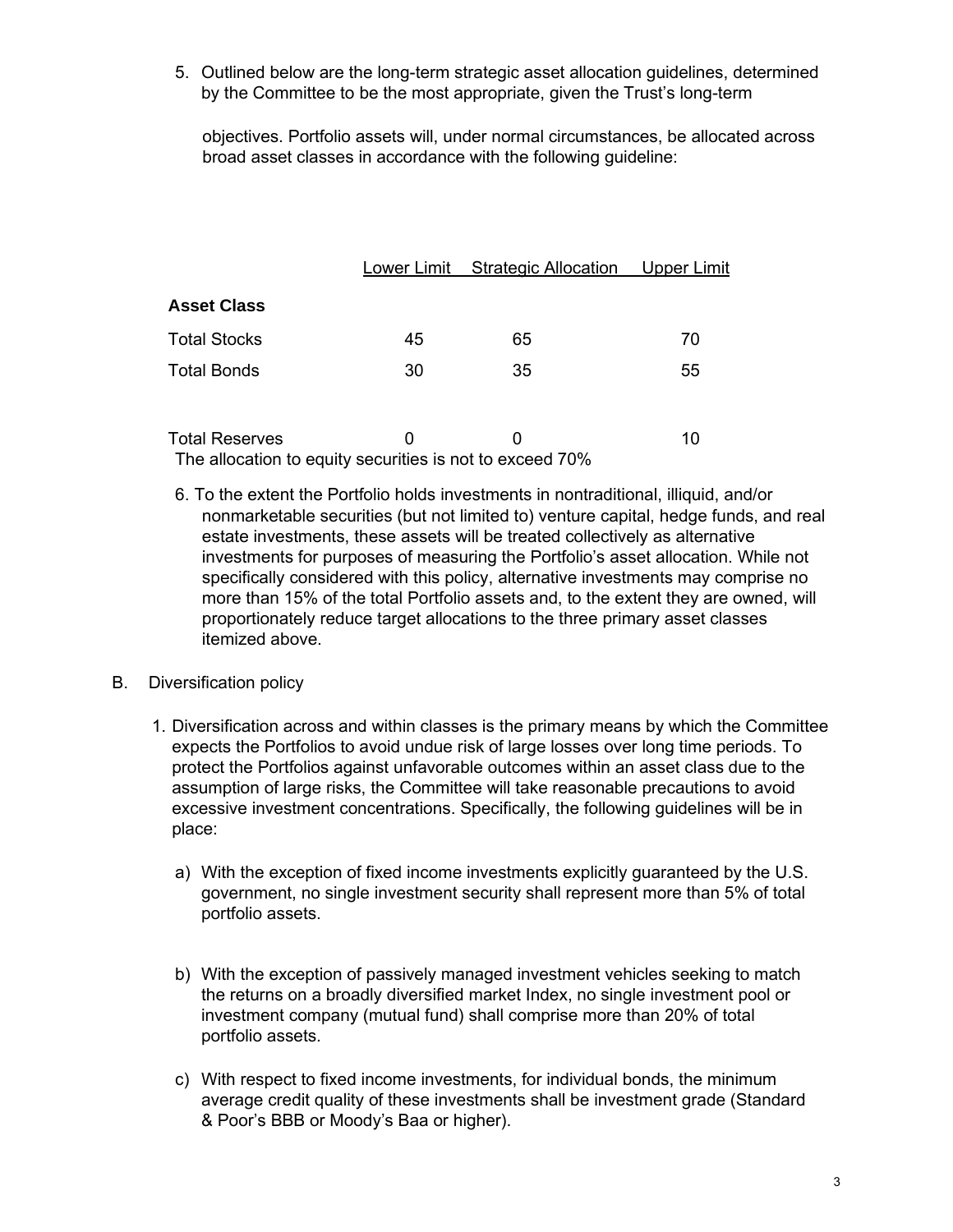# C. Rebalancing

It is expected that the Portfolio's actual asset allocation will vary from its target asset allocation as a result of the varying periodic returns earned on its investments in different asset and sub-asset classes. The Portfolio will be rebalanced to its target normal asset allocation under the following procedures:

- 1. The investment advisor will use incoming cash flows or outgoing disbursements to realign the current weightings closer to the target weightings of the Portfolio. The investment advisor will review the Portfolio quarterly to determine the deviation from target weightings. If any asset class (equity or fixed income) within the portfolio is +/-5 percentage points from its target weighting, the portfolio will be rebalanced.
- 2. Incoming cash flow (contributions) or outgoing money movements (disbursements) will be utilized to realign the current weightings closer to the target weightings.
- 3. The investment advisor may provide a rebalancing recommendation at any time.
- 4. The investment advisor shall act within a reasonable period of time to evaluate deviation from these ranges.
- D. Other investment policies

Unless expressly authorized by the Committee, the portfolios and their investment advisor are prohibited from:

- a. Purchasing securities on margin or executing short sales.
- c. Pledging or hypothecating securities, except for loans of securities that are fully collateralized.
- d. Purchasing or selling derivative securities for speculation or leverage.
- e. Engaging in investment strategies that have the potential to amplify or distort the risk of loss beyond a level that is reasonably expected, given the objectives of their portfolio.

# **IV. Monitoring portfolio investments and performance**

The Committee will monitor the Portfolio's investment performance against the Portfolio's stated investment objectives. At a frequency to be decided by the Committee, it will formally assess each Portfolio and the performance of its underlying investments as follows:

- A. The Portfolios' composite investment performance (net of all fees) will be judged against the following standards:
	- 1. The Portfolio's absolute long-term real return objective.
	- 2. A composite benchmark consisting of the following unmanaged market indices weighted according to the expected target asset allocations stipulated by the